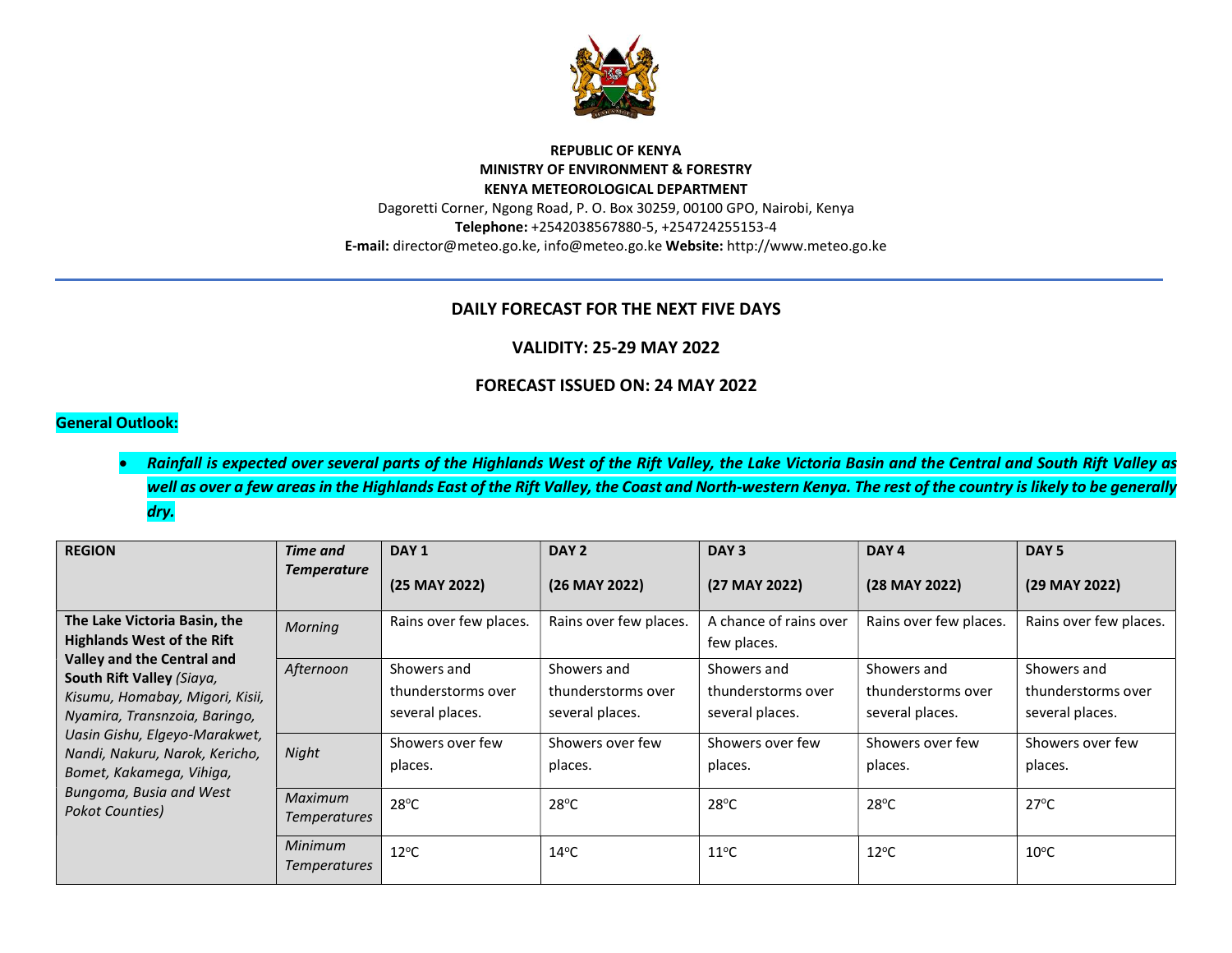| <b>REGION</b>                                                                                                                                                                                 | <b>Time and</b>                | DAY <sub>1</sub>                                 | DAY <sub>2</sub>                                 | DAY <sub>3</sub>                         | DAY <sub>4</sub>                        | DAY <sub>5</sub>                                 |
|-----------------------------------------------------------------------------------------------------------------------------------------------------------------------------------------------|--------------------------------|--------------------------------------------------|--------------------------------------------------|------------------------------------------|-----------------------------------------|--------------------------------------------------|
|                                                                                                                                                                                               | <b>Temperature</b>             | (25 MAY 2022)                                    | (26 MAY 2022)                                    | (27 MAY 2022)                            | (28 MAY 2022)                           | (29 MAY 2022)                                    |
| North-western (Turkana and<br><b>Samburu Counties)</b>                                                                                                                                        | Morning                        | Rains over few places.                           | Rains over few places.                           | A chance of rains over<br>few places.    | Rains over few places.                  | Rains over few places.                           |
|                                                                                                                                                                                               | Afternoon                      | Showers and<br>thunderstorms over<br>few places. | Showers and<br>thunderstorms over<br>few places. | A chance of showers<br>over few places.  | A chance of rains over<br>few places.   | Showers and<br>thunderstorms over<br>few places. |
|                                                                                                                                                                                               | Night                          | Showers over few<br>places.                      | A chance of showers<br>over few places.          | A chance of showers<br>over few places.  | A chance of showers<br>over few places. | A chance of showers<br>over few places.          |
|                                                                                                                                                                                               | Maximum<br><b>Temperatures</b> | 38°C                                             | $37^{\circ}$ C                                   | $36^{\circ}$ C                           | $36^{\circ}$ C                          | $37^{\circ}$ C                                   |
|                                                                                                                                                                                               | Minimum<br><b>Temperatures</b> | $13^{\circ}$ C                                   | $15^{\circ}$ C                                   | $12^{\circ}$ C                           | $13^{\circ}$ C                          | $12^{\circ}$ C                                   |
| <b>Highlands East of the Rift</b><br><b>Valley [including Nairobi</b><br>County] (Nyandarua, Laikipia,<br>Nyeri, Kirinyaga, Murang'a,<br>Kiambu, Meru, Embu, Tharaka<br>and Nairobi Counties) | <b>Morning</b>                 | Cloudy breaking into<br>sunny intervals.         | Cloudy breaking into<br>sunny intervals.         | Cloudy breaking into<br>sunny intervals. | A chance of rains over<br>few places.   | Cloudy breaking into<br>sunny intervals.         |
|                                                                                                                                                                                               | Afternoon                      | Showers over few<br>places.                      | A chance of showers<br>over few places.          | Showers over few<br>places.              | Showers over few<br>places.             | Showers over few<br>places.                      |
|                                                                                                                                                                                               | Night                          | Partly cloudy.                                   | Partly cloudy.                                   | A chance of showers<br>over few places.  | Partly cloudy.                          | A chance of showers<br>over few places.          |
|                                                                                                                                                                                               | Maximum<br><b>Temperatures</b> | $29^{\circ}C$                                    | $29^{\circ}$ C                                   | $28^{\circ}$ C                           | $28^{\circ}$ C                          | $27^{\circ}$ C                                   |
|                                                                                                                                                                                               | Minimum<br><b>Temperatures</b> | 09°C                                             | 06°C                                             | $06^{\circ}$ C                           | 08°C                                    | $08^{\circ}$ C                                   |
| North-eastern (Marsabit,<br>Mandera, Wajir, Garissa and<br><b>Isiolo Counties)</b>                                                                                                            | Morning                        | A chance of rains over<br>few places.            | Sunny intervals.                                 | Sunny intervals.                         | Sunny intervals.                        | Sunny intervals.                                 |
|                                                                                                                                                                                               | Afternoon                      | Sunny intervals.                                 | Sunny intervals.                                 | Sunny intervals.                         | Sunny intervals.                        | Sunny intervals.                                 |
|                                                                                                                                                                                               | Night                          | Partly cloudy.                                   | Partly cloudy.                                   | Partly cloudy.                           | Partly cloudy.                          | Partly cloudy.                                   |
|                                                                                                                                                                                               | Maximum<br><b>Temperatures</b> | 37°C                                             | $37^{\circ}$ C                                   | $36^{\circ}$ C                           | $36^{\circ}$ C                          | $36^{\circ}$ C                                   |
|                                                                                                                                                                                               | Minimum<br><b>Temperatures</b> | $17^{\circ}$ C                                   | $18^{\circ}$ C                                   | $17^{\circ}$ C                           | $17^{\circ}$ C                          | $17^{\circ}$ C                                   |